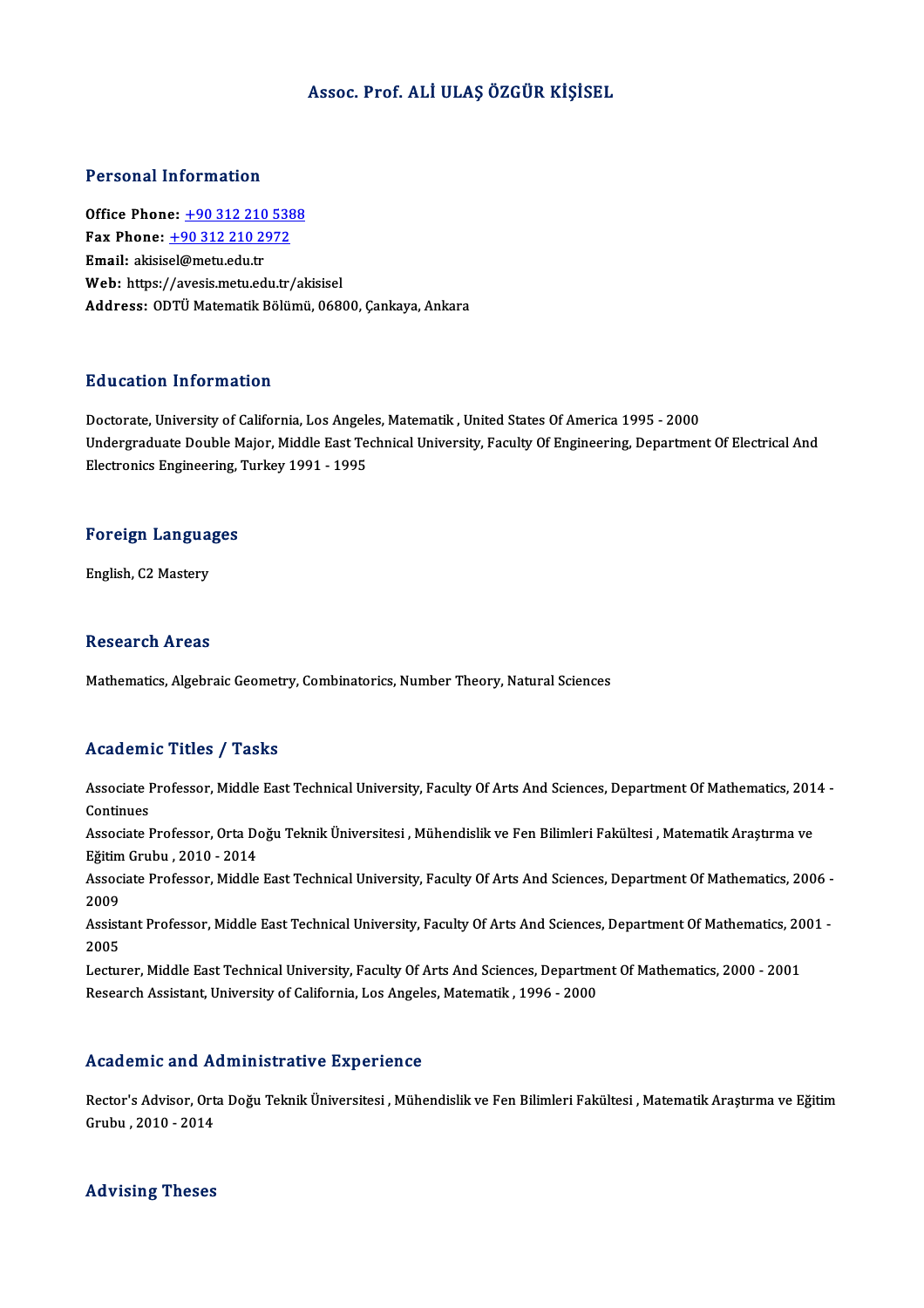Kişisel A. U. Ö., The Wronski Map for Flag Varieties, Postgraduate, E.GÜNGÖR(Student), 2021 Kişisel A. U. Ö. , The Wronski Map for Flag Varieties, Postgraduate, E.GÜNGÖR(Student), 2021<br>Kişisel A. U. Ö. , Tekin B., Stacky formulations of einstein gravity, Doctorate, K.İLKER(Student), 2021<br>Kişisel A. U. Ö. , Quantu Kişisel A. U. Ö. , The Wronski Map for Flag Varieties, Postgraduate, E.GÜNGÖR(Student), 2021<br>Kişisel A. U. Ö. , Tekin B., Stacky formulations of einstein gravity, Doctorate, K.İLKER(Student), 2021<br>KİŞİSEL A. U. Ö. , Quantu Kişisel A. U. Ö. , Tekin B., Stacky formulations of einstein gravity, Doctorate, K.İLKER(Student), 2021<br>KİŞİSEL A. U. Ö. , Quantum groups, R-matrices and factorization, Doctorate, M.ÇELİK(Student), 2015<br>AKYILDIZ E., KİŞİSE KİŞİSEL A. U. Ö. , Quantum groups, R-matrice<br>AKYILDIZ E., KİŞİSEL A. U. Ö. , Fixed point sc<br>action, Doctorate, E.ÖZKAN(Student), 2011<br>KİSİSEL A. U. Ö., Heing tropical deseneration AKYILDIZ E., KİŞİSEL A. U.Ö. , Fixed point scheme of the Hilbert scheme under a 1-dimesional additive<br>action, Doctorate, E.ÖZKAN(Student), 2011<br>KİŞİSEL A. U. Ö. , Using tropical degenerations for proving the nonexistence o action, Doctorate, E.ÖZKAN(Student), 2011<br>KİŞİSEL A. U. Ö. , Using tropical degenerations for proving the nonexistence of certain nets, Doctorate,<br>M.HAKAN(Student), 2010

SÖYLEMEZ E., KİŞİSEL A. U. Ö., New design methods for polyhedral linkages, Postgraduate, G.KİPER(Student), 2006

#### Designed Lessons

Pamuk S., Önder M. T., Kişisel A. U. Ö., Bozkaya C., RESEARCH & ETHICS IN MATHEMATICS, Postgraduate, 2017 - 2018

# Pamuk S., Onder M. 1. , Kişisel A. O. O. , Bozkaya C., RESEARCH & ETHICS IN MATHEMATICS, Pe<br>Articles Published in Journals That Entered SCI, SSCI and AHCI Indexes

- rticles Published in Journals That Entered SCI, SSCI and<br>I. Upper level sets of Lelong numbers on P2 and cubic curves<br>Variei Ö. Kisisal A.U.Ö. I. Upper level sets of Lelong numbers on P2 and cubic curves<br>Yazici Ö., Kişisel A. U. Ö. Upper level sets of Lelong numbers on P2 and cubic curves<br>Yazici Ö., Kişisel A. U. Ö.<br>Mathematische Zeitschrift, vol.300, no.3, pp.2917-2930, 2022 (Journal Indexed in SCI)<br>Unner level sets of Lelong numbers on B 2 and subi Yazici Ö., Kişisel A. U. Ö.<br>Mathematische Zeitschrift, vol.300, no.3, pp.2917-2930, 2022 (Journa<br>II. Upper level sets of Lelong numbers on P-2 and cubic curves<br>visisel A. U. Ö. VAZICI Ö.
- Mathematische Zeitschrift,<br>Upper level sets of Lelo<br>KİŞİSEL A. U.Ö., YAZICI Ö.<br>MATHEMATISCHE ZEITSCI II. Upper level sets of Lelong numbers on P-2 and cubic curves<br>KişisEL A. U. Ö. , YAZICI Ö.<br>MATHEMATISCHE ZEITSCHRIFT, vol.300, no.3, pp.2917-2930, 2022 (Journal Indexed in SCI) KİŞİSEL A. U. Ö. , YAZICI Ö.<br>MATHEMATISCHE ZEITSCHRIFT, vol.300, no.3, pp.2917-2930, 2022 (<br>III. A note on the products  $(1(mu)+1)(2(mu)+1)$  ...  $(n(mu)+1)$
- MATHEMATISCHE ZEITSO<br>A note on the products<br>Guerel E., KİŞİSEL A. U. Ö.<br>JOUPMAL OE NUMPER TH Guerel E., KİŞİSEL A. U. Ö.<br>JOURNAL OF NUMBER THEORY, vol.130, no.1, pp.187-191, 2010 (Journal Indexed in SCI)
- IV. Cotton flow Kisisel A.U.O., Sarioglu O., TEKİN B. Cotton flow<br>Kisisel A. U. O. , Sarioglu O., TEKİN B.<br>CLASSICAL AND QUANTUM GRAVITY, vol.25, no.16, 2008 (Journal Indexed in SCI)<br>A family of danlavable nalyzans and nalyhadra. Kisisel A. U. O. , Sarioglu O., TEKİN B.<br>CLASSICAL AND QUANTUM GRAVITY, vol.25, no.16, 20<br>V. A family of deployable polygons and polyhedra<br>Kinon G. SÖVLEMEZ E. KİSİSEL A. U. Ö.
- V. A family of deployable polygons and polyhedra<br>Kiper G., SÖYLEMEZ E., KİŞİSEL A. U.Ö. MECHANISM AND MACHINE THEORY, vol.43, no.5, pp.627-640, 2008 (Journal Indexed in SCI) Kiper G., SÖYLEMEZ E., KİŞİSEL A. UMECHANISM AND MACHINE THEO!<br>VI. On quadratic Poisson brackets
- MECHAN<br>**On quad**<br>Kisisel A. Kisisel A.<br>JOURNAL OF MATHEMATICAL PHYSICS, vol.46, no.4, 2005 (Journal Indexed in SCI) Kisisel A.<br>JOURNAL OF MATHEMATICAL PHYSICS, vol.46, no.<br>VII. Polyomino convolutions and tiling problems<br>Visisel A
- JOURNAL<br><mark>Polyomi</mark><br>Kisisel A.<br>IOUPNAL

Kisisel A.<br>JOURNAL OF COMBINATORIAL THEORY SERIES A, vol.95, no.2, pp.373-380, 2001 (Journal Indexed in SCI)

#### Books&Book Chapters

- I. TORIC VARIETIES AND THE DIAGONAL PROPERTY KişiselA.U.Ö. ,ÖztürkÖ. TORIC VARIETIES AND THE DIAGONAL PROPERTY<br>Kişisel A. U. Ö. , Öztürk Ö.<br>in: ARRANGEMENTS, LOCAL SYSTEMS AND SINGULARITIES, El Zein,Suciu,Tosun,Uludağ,Yuzvinsky, Editor,<br>Birkhäuser, Pesel, pp.191-207-2010. Kişisel A. U. Ö. , Öztürk Ö.<br>in: ARRANGEMENTS, LOCAL SYSTEMS<br>Birkhäuser , Basel, pp.191-207, 2010<br>INTECRABLE SYSTEMS AND CROL in: ARRANGEMENTS, LOCAL SYSTEMS AND SINGULARITIES, El<br>Birkhäuser , Basel, pp.191-207, 2010<br>II. INTEGRABLE SYSTEMS AND GROMOV-WITTEN THEORY<br>Visisel A. H. Ö
- Birkhäuser , Basel, pp.191-207, 2010<br>II. INTEGRABLE SYSTEMS AND GROMOV-WITTEN THEORY<br>Kisisel A. U. Ö. INTEGRABLE SYSTEMS AND GROMOV-WITTEN THEORY<br>Kişisel A. U. Ö.<br>in: TOPICS IN COHOMOLOGICAL STUDIES OF ALGEBRAIC VARIETIES, Pragacz,P., Editor, Birkhäuser , Basel, pp.135-<br>161, 2005 Kişisel A. I<br>in: TOPICS<br>161, 2005